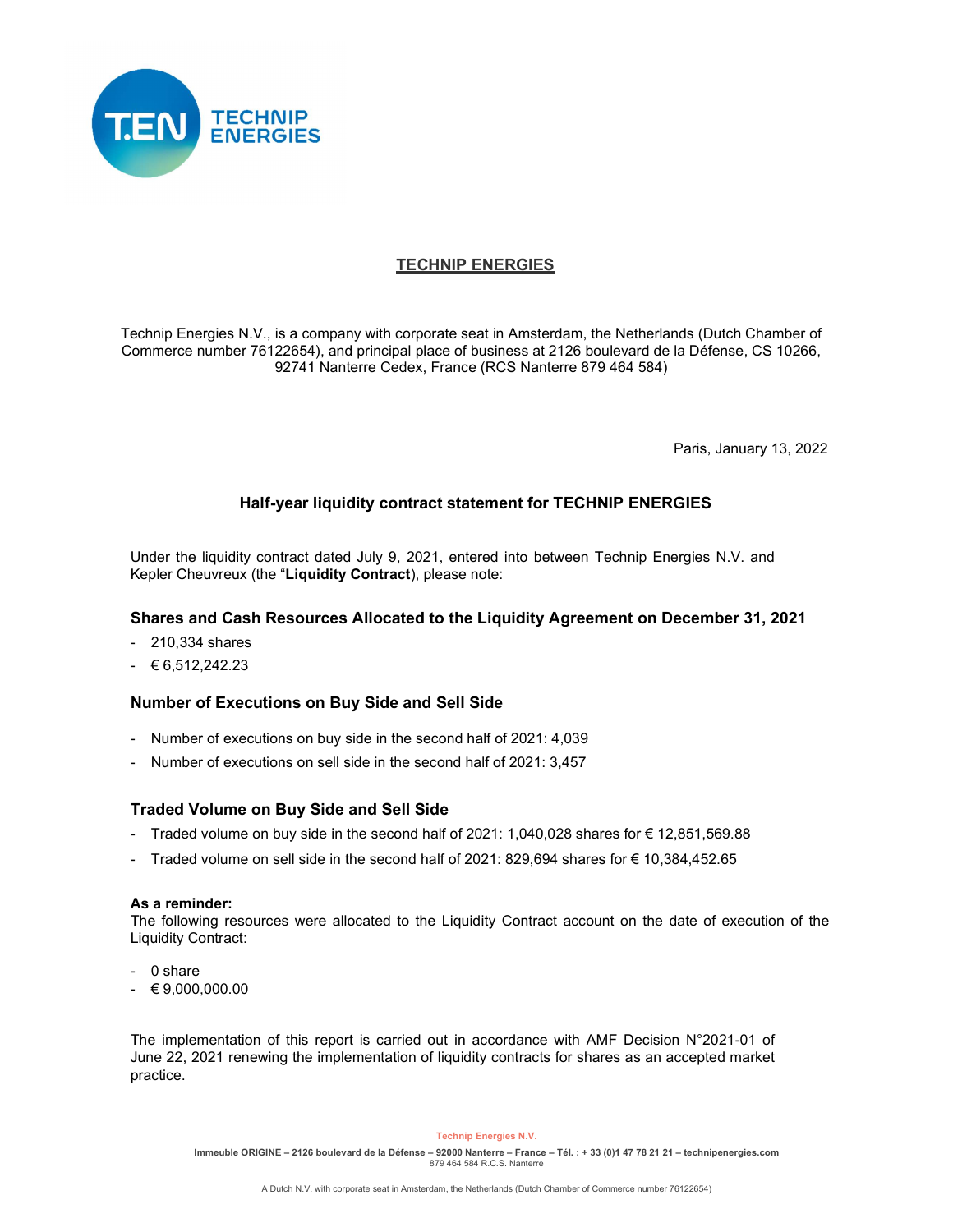|              | <b>Buy Side</b>                |                            |                                | <b>Sell Side</b>               |                            |                                |  |
|--------------|--------------------------------|----------------------------|--------------------------------|--------------------------------|----------------------------|--------------------------------|--|
|              | <b>Number of</b><br>executions | <b>Number of</b><br>shares | <b>Traded volume</b><br>in EUR | <b>Number of</b><br>executions | <b>Number of</b><br>shares | <b>Traded volume</b><br>in EUR |  |
| <b>Total</b> | 4,039                          | 1,040,028                  | 12,851,569.88                  | 3,457                          | 829,694                    | 10,384,452.65                  |  |
| 12/07/2021   | 9                              | 2,508                      | 28,290.24                      |                                |                            |                                |  |
| 13/07/2021   | 19                             | 3,992                      | 44,750.32                      | $9\,$                          | 990                        | 11,167.20                      |  |
| 14/07/2021   | 7                              | 1,008                      | 11,390.40                      | $\overline{7}$                 | 1,010                      | 11,463.50                      |  |
| 15/07/2021   | 31                             | 5,992                      | 67,050.48                      | $\overline{7}$                 | 1,250                      | 14,075.00                      |  |
| 16/07/2021   | 91                             | 27,693                     | 303,238.35                     | 3                              | 750                        | 8,422.50                       |  |
| 19/07/2021   | 36                             | 13,000                     | 138,190.00                     |                                |                            |                                |  |
| 20/07/2021   |                                |                            |                                | $\overline{2}$                 | 2,000                      | 21,400.00                      |  |
| 21/07/2021   | 5                              | 2,000                      | 21,540.00                      | 3                              | 750                        | 8,265.00                       |  |
| 22/07/2021   |                                |                            |                                | 28                             | 4,500                      | 50,715.00                      |  |
| 23/07/2021   |                                |                            |                                | $\overline{2}$                 | 1,000                      | 11,350.00                      |  |
| 26/07/2021   | 35                             | 10,000                     | 112,400.00                     | 24                             | 6,000                      | 67,980.00                      |  |
| 27/07/2021   |                                |                            |                                | 11                             | 3,500                      | 40,285.00                      |  |
| 28/07/2021   |                                |                            |                                | 6                              | 2,500                      | 29,400.00                      |  |
| 29/07/2021   | 24                             | 5,500                      | 64,405.00                      | 14                             | 3,000                      | 35,520.00                      |  |
| 30/07/2021   | 108                            | 33,500                     | 381,565.00                     | 49                             | 8,750                      | 100,537.50                     |  |
| 02/08/2021   | 60                             | 8,000                      | 91,360.00                      | 21                             | 2,796                      | 32,181.96                      |  |
| 03/08/2021   | 48                             | 10,000                     | 112,300.00                     | 19                             | 2,704                      | 30,744.48                      |  |
| 04/08/2021   | 38                             | 8,000                      | 90,400.00                      | 39                             | 7,250                      | 82,505.00                      |  |
| 05/08/2021   | 43                             | 10,500                     | 117,075.00                     | 24                             | 3,750                      | 42,262.50                      |  |
| 06/08/2021   | 44                             | 9,900                      | 111,573.00                     | 54                             | 12,250                     | 140,507.50                     |  |
| 09/08/2021   | 33                             | 10,600                     | 121,370.00                     |                                |                            |                                |  |
| 10/08/2021   | 18                             | 4,661                      | 52,576.08                      | 14                             | 2,500                      | 28,325.00                      |  |
| 11/08/2021   | 39                             | 6,839                      | 77,212.31                      | 17                             | 4,000                      | 45,520.00                      |  |
| 12/08/2021   | 19                             | 3,000                      | 33,600.00                      | 6                              | 2,000                      | 22,540.00                      |  |
| 13/08/2021   | 30                             | 10,000                     | 110,300.00                     |                                |                            |                                |  |
| 16/08/2021   | 23                             | 6,743                      | 73,026.69                      | 19                             | 3,193                      | 34,739.84                      |  |
| 17/08/2021   | 20                             | 4,757                      | 51,328.03                      | 14                             | 4,307                      | 46,774.02                      |  |
| 18/08/2021   | 8                              | 1,500                      | 16,290.00                      | 52                             | 8,500                      | 93,500.00                      |  |
| 19/08/2021   | 68                             | 12,500                     | 135,750.00                     | 14                             | 3,500                      | 38,115.00                      |  |
| 20/08/2021   | 15                             | 3,000                      | 32,040.00                      | 4                              | 500                        | 5,380.00                       |  |
| 23/08/2021   | 6                              | 1,000                      | 10,670.00                      | 4                              | 1,500                      | 16,110.00                      |  |
| 24/08/2021   | 5                              | 1,658                      | 17,607.96                      | 21                             | 3,500                      | 37,590.00                      |  |
| 25/08/2021   | 17                             | 3,342                      | 35,692.56                      | $\overline{7}$                 | 3,000                      | 32,250.00                      |  |
| 26/08/2021   | 27                             | 6,000                      | 65,340.00                      | 47                             | 12,000                     | 131,520.00                     |  |
| 27/08/2021   | 14                             | 5,000                      | 54,500.00                      | 23                             | 5,000                      | 54,800.00                      |  |
| 30/08/2021   | $\sqrt{5}$                     | 1,582                      | 17,417.82                      | 30                             | 8,000                      | 88,720.00                      |  |
| 31/08/2021   | 31                             | 6,418                      | 71,432.34                      | 13                             | 4,000                      | 44,920.00                      |  |
| 01/09/2021   | 16                             | 5,000                      | 55,350.00                      | 41                             | 7,290                      | 81,356.40                      |  |
| 02/09/2021   | 19                             | 4,000                      | 44,320.00                      | 5                              | 1,410                      | 15,707.40                      |  |
| 03/09/2021   |                                |                            |                                | 70                             | 20,500                     | 236,980.00                     |  |
| 06/09/2021   | 31                             | 8,000                      | 92,160.00                      | 30                             | 8,000                      | 93,120.00                      |  |
| 07/09/2021   |                                |                            |                                | 39                             | 11,000                     | 131,230.00                     |  |
| 08/09/2021   | 10                             | 3,500                      | 42,280.00                      | 21                             | 5,500                      | 67,045.00                      |  |
| 09/09/2021   | 56                             | 11,000                     | 130,460.00                     | 27                             | 3,500                      | 41,685.00                      |  |
| 10/09/2021   | 37                             | 8,000                      | 93,520.00                      | 23                             | 4,500                      | 53,010.00                      |  |
|              |                                |                            |                                | 34                             | 8,000                      | 94,480.00                      |  |
| 13/09/2021   | 27                             | 5,500                      | 64,680.00                      | 54                             | 16,058                     | 193,980.64                     |  |
| 14/09/2021   | $\mathbf{1}$                   | 500                        | 5,940.00                       | 65                             | 19,942                     | 252,465.72                     |  |
| 15/09/2021   | 48                             | 10,984                     | 136,750.80                     | 75                             | 15,500                     | 196,695.00                     |  |
| 16/09/2021   | 28                             | 6,516                      | 81,710.64                      | 25                             | 7,500                      | 96,300.00                      |  |
| 17/09/2021   | 64                             | 11,500                     | 146,165.00                     | $\overline{4}$                 | 1,500                      | 18,420.00                      |  |
| 20/09/2021   | 158                            | 36,000                     | 441,000.00                     |                                |                            |                                |  |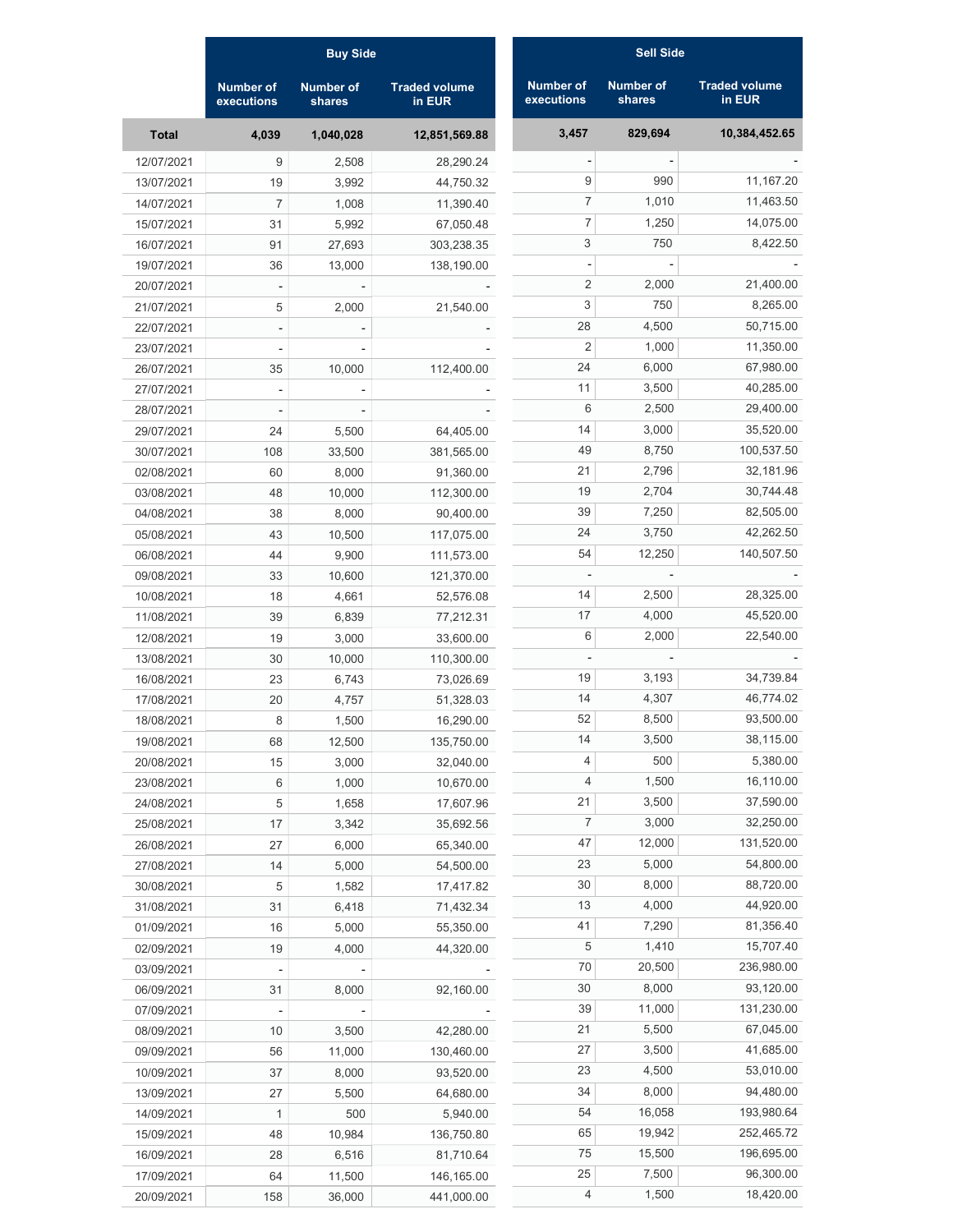|              | <b>Buy Side</b>                |                            |                                | <b>Sell Side</b>               |                            |                                |  |
|--------------|--------------------------------|----------------------------|--------------------------------|--------------------------------|----------------------------|--------------------------------|--|
|              | <b>Number of</b><br>executions | <b>Number of</b><br>shares | <b>Traded volume</b><br>in EUR | <b>Number of</b><br>executions | <b>Number of</b><br>shares | <b>Traded volume</b><br>in EUR |  |
| <b>Total</b> | 4,039                          | 1,040,028                  | 12,851,569.88                  | 3,457                          | 829,694                    | 10,384,452.65                  |  |
| 21/09/2021   | 33                             | 6,000                      | 73,500.00                      | 18                             | 5,500                      | 67,815.00                      |  |
| 22/09/2021   |                                |                            |                                | 69                             | 17,000                     | 214,710.00                     |  |
| 23/09/2021   | $\overline{7}$                 | 1,500                      | 19,125.00                      | 5                              | 1,500                      | 19,410.00                      |  |
| 24/09/2021   | 6                              | 2,000                      | 25,400.00                      | 6                              | 2,000                      | 25,660.00                      |  |
| 27/09/2021   | 6                              | 2,000                      | 25,740.00                      | 33                             | 8,000                      | 103,520.00                     |  |
| 28/09/2021   | 46                             | 11,195                     | 146,318.65                     | 43                             | 11,753                     | 155,492.19                     |  |
| 29/09/2021   |                                |                            |                                | 61                             | 12,747                     | 169,662.57                     |  |
| 30/09/2021   | 15                             | 4,305                      | 58,160.55                      | 30                             | 7,500                      | 102,000.00                     |  |
| 01/10/2021   | 45                             | 4,582                      | 61,032.24                      | 3                              | 500                        | 6,810.00                       |  |
| 04/10/2021   | 9                              | 1,918                      | 25,854.64                      | 15                             | 5,000                      | 67,800.00                      |  |
| 05/10/2021   | 11                             | 3,238                      | 44,101.56                      | 35                             | 8,569                      | 117,395.30                     |  |
| 06/10/2021   | 40                             | 9,762                      | 133,739.40                     | 32                             | 6,931                      | 95,925.04                      |  |
| 07/10/2021   | 39                             | 9,000                      | 121,860.00                     | 41                             | 7,180                      | 98,007.00                      |  |
| 08/10/2021   | 3                              | 500                        | 6,840.00                       | 43                             | 10,320                     | 142,003.20                     |  |
| 11/10/2021   | 22                             | 5,000                      | 69,850.00                      | 19                             | 6,500                      | 91,520.00                      |  |
| 12/10/2021   | 11                             | 3,000                      | 41,370.00                      | 17                             | 5,000                      | 69,950.00                      |  |
| 13/10/2021   | 10                             | 2,500                      | 34,875.00                      | 18                             | 3,500                      | 49,280.00                      |  |
| 14/10/2021   | 41                             | 12,500                     | 177,625.00                     | 53                             | 13,000                     | 186,160.00                     |  |
| 15/10/2021   |                                |                            |                                | 61                             | 13,000                     | 187,590.00                     |  |
| 18/10/2021   | 6                              | 1,500                      | 21,750.00                      | 11                             | 2,000                      | 29,180.00                      |  |
| 19/10/2021   | 46                             | 12,500                     | 179,000.00                     | 11                             | 2,000                      | 29,320.00                      |  |
| 20/10/2021   | 50                             | 12,000                     | 171,360.00                     | 50                             | 13,000                     | 186,810.00                     |  |
| 21/10/2021   | 207                            | 82,500                     | 1,125,300.00                   | 24                             | 6,000                      | 83,280.00                      |  |
| 22/10/2021   | 41                             | 12,000                     | 162,000.00                     | 68                             | 14,500                     | 197,490.00                     |  |
| 25/10/2021   | 61                             | 15,050                     | 200,917.50                     | 48                             | 12,500                     | 169,375.00                     |  |
| 26/10/2021   | 24                             | 7,000                      | 94,080.00                      | 20                             | 4,500                      | 60,975.00                      |  |
| 27/10/2021   | 67                             | 19,500                     | 259,935.00                     |                                |                            |                                |  |
| 28/10/2021   | 72                             | 16,104                     | 211,123.44                     | 10                             | 2,500                      | 32,950.00                      |  |
| 29/10/2021   | 10                             | 3,346                      | 43,564.92                      | 35                             | 10,000                     | 132,100.00                     |  |
| 01/11/2021   | 27                             | 6,500                      | 85,735.00                      | 13                             | 3,000                      | 39,870.00                      |  |
| 02/11/2021   | 28                             | 6,000                      | 78,840.00                      | 35                             | 7,782                      | 103,111.50                     |  |
| 03/11/2021   | 43                             | 11,000                     | 145,090.00                     | 25                             | 5,521                      | 73,318.88                      |  |
| 04/11/2021   | 30                             | 8,000                      | 105,040.00                     | 25                             | 6,197                      | 82,110.25                      |  |
| 05/11/2021   | 25                             | 8,000                      | 105,680.00                     | 56                             | 13,140                     | 173,842.20                     |  |
| 08/11/2021   | 21                             | 3,500                      | 46,760.00                      | 32                             | 6,209                      | 83,014.33                      |  |
| 09/11/2021   | 16                             | 4,000                      | 54,040.00                      | 35                             | 8,651                      | 117,221.05                     |  |
| 10/11/2021   | 6                              | 2,000                      | 26,860.00                      | 45                             | 10,000                     | 137,100.00                     |  |
| 11/11/2021   | 24                             | 7,803                      | 104,560.20                     |                                |                            |                                |  |
| 12/11/2021   | 37                             | 10,697                     | 142,056.16                     | 40                             | 7,500                      | 99,975.00                      |  |
|              | 75                             |                            |                                | $\mathbf{1}$                   | 500                        | 6,565.00                       |  |
| 15/11/2021   | 49                             | 17,000                     | 222,870.00                     | 43                             | 10,446                     | 137,260.44                     |  |
| 16/11/2021   |                                | 13,500                     | 176,310.00                     | 4                              | 1,055                      | 13,883.80                      |  |
| 17/11/2021   | 27                             | 7,500                      | 97,500.00                      | 9                              | 1,999                      | 26,066.96                      |  |
| 18/11/2021   | 26                             | 14,000                     | 181,300.00                     | 6                              | 1,579                      | 20,558.58                      |  |
| 19/11/2021   | 65                             | 17,639                     | 223,662.52                     | 13                             | 3,500                      | 43,820.00                      |  |
| 22/11/2021   | 17                             | 4,646                      | 57,145.80                      |                                |                            |                                |  |
| 23/11/2021   | 64                             | 16,500                     | 203,610.00                     | 30                             | 8,500                      | 105,825.00                     |  |
| 24/11/2021   | 35                             | 8,500                      | 106,675.00                     | 49                             | 10,000                     | 126,000.00                     |  |
| 25/11/2021   | 21                             | 5,000                      | 62,600.00                      | 11                             | 3,210                      | 40,542.30                      |  |
| 26/11/2021   | 70                             | 18,000                     | 215,820.00                     |                                |                            |                                |  |
| 30/11/2021   | 40                             | 9,000                      | 106,830.00                     | 33                             | 6,790                      | 81,412.10                      |  |
| 01/12/2021   | 31                             | 8,000                      | 96,800.00                      | 42                             | 8,521                      | 104,126.62                     |  |